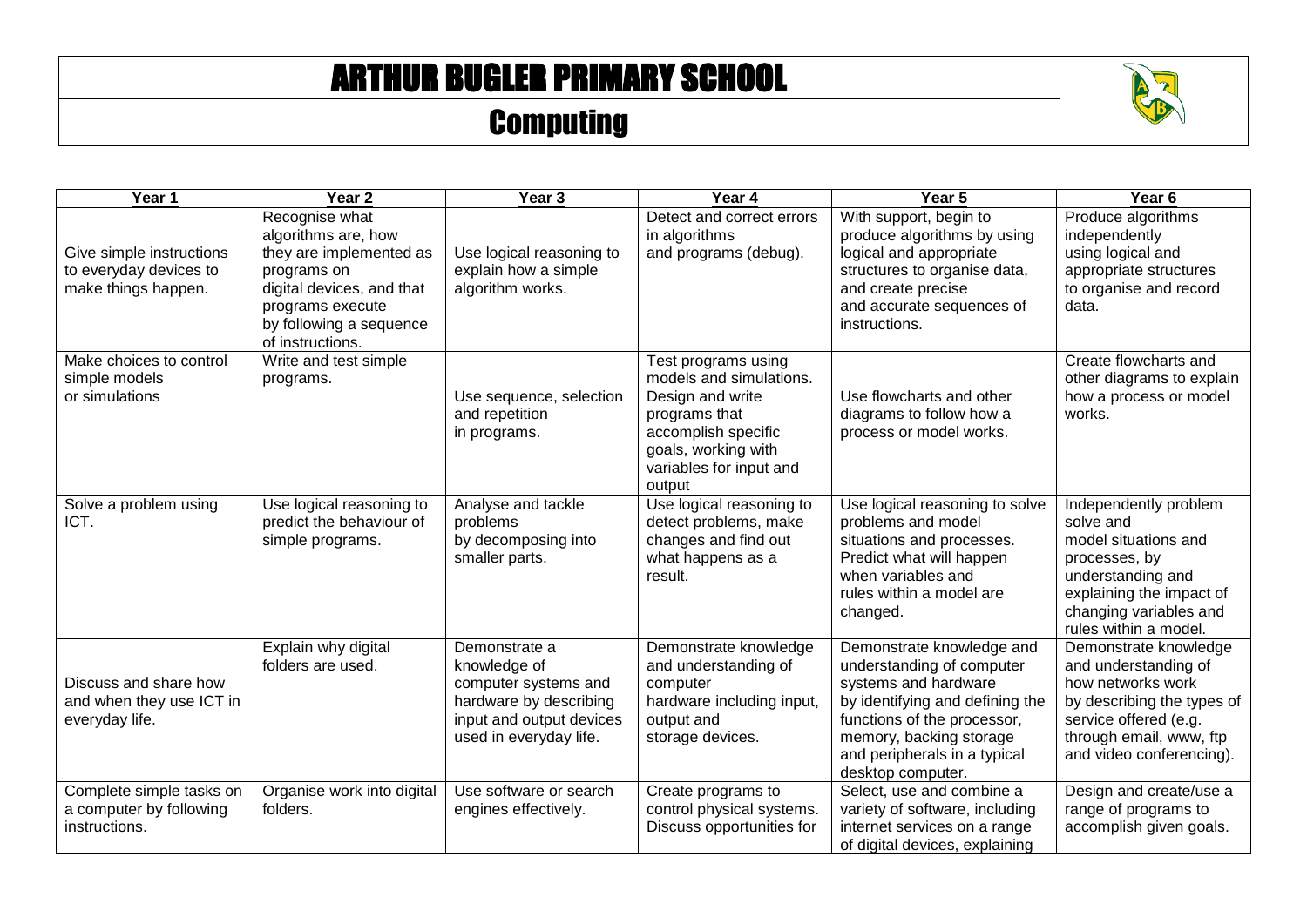|                                                                                                       |                                                                                                                                       |                                                                                                                                                                                                                                      | online communication<br>and collaboration.                                                                                                                                                                                                                  | how email and online<br>discussion areas are used for<br>communication and<br>collaboration.                                                                                          |                                                                                                                                                                                                          |
|-------------------------------------------------------------------------------------------------------|---------------------------------------------------------------------------------------------------------------------------------------|--------------------------------------------------------------------------------------------------------------------------------------------------------------------------------------------------------------------------------------|-------------------------------------------------------------------------------------------------------------------------------------------------------------------------------------------------------------------------------------------------------------|---------------------------------------------------------------------------------------------------------------------------------------------------------------------------------------|----------------------------------------------------------------------------------------------------------------------------------------------------------------------------------------------------------|
| Show an awareness of<br>information in different<br>formats.                                          | Recognise common uses<br>of ICT beyond school.                                                                                        | Become discerning in<br>evaluating digital content.                                                                                                                                                                                  | Evaluate the quality and<br>success of<br>their solutions. Check the<br>plausibility<br>and usefulness of<br>information they find.                                                                                                                         | Recognise the need for<br>accuracy when searching for<br>and selecting information.<br>Use different sources to<br>double check information<br>found.                                 | Take account of accuracy<br>and potential bias when<br>searching for and<br>selecting information.                                                                                                       |
| Make decisions about<br>whether or not statements<br>or images found online<br>are likely to be true. | Organise, store,<br>manipulate and<br>retrieve data in a range<br>of digital formats.                                                 | Identify and select<br>appropriate information<br>using straightforward<br>lines of enquiry. Use<br>different approaches to<br>search and retrieve<br>digital information,<br>including the browser<br>address bar and<br>shortcuts. | Use and combine a<br>variety of software and<br>internet services on a<br>range of digital devices to<br>accomplish given goals,<br>including collecting,<br>analysing, evaluating and<br>presenting data and<br>information.                               | Prepare and present<br>information in a range of<br>forms, using ICT safely and<br>responsibly.                                                                                       | Evaluate and improve<br>presentations in the light<br>of discussion, marking<br>and audience response.                                                                                                   |
| Identify different devices<br>that can go online, and<br>separate those that do<br>not.               | Identify obviously false<br>information in a variety of<br>contexts. Identify<br>personal information that<br>should be kept private. | Identify ways to keep<br>safe when using ICT.<br>Think before sending and<br>suggest consequences<br>of sending/posting.                                                                                                             | Recognise social<br>networking sites<br>and social networking<br>features built into<br>other things, such as<br>online games and<br>handheld games<br>consoles. Make<br>judgements in order to<br>stay safe whilst<br>communicating with<br>others online. | Judge what sort of privacy<br>settings might be relevant for<br>reducing different risks. Judge<br>when to answer a question<br>online and when not to.                               | Find, report and flag<br>buttons in<br>commonly used sites and<br>name sources of help<br>(e.g. Childline and<br>Cybermentors). Find a<br>Click-CEOP button and<br>explain to parents what it<br>is for. |
| Understand rules around<br>e-safety and know who to<br>tell if something concerns<br>them online.     | Communicate safely,<br>respecting<br>and considering other<br>people's feelings online.                                               | Recognise online<br>behaviours that would be<br>unfair. Show respect for<br>individuals<br>and intellectual property.                                                                                                                | Know who to tell if<br>anything worries them<br>online. Identify potential<br>risks when presented<br>with scenarios, including<br>social networking<br>profiles.<br>Use ICT<br>responsibly, securely and<br>safely.                                        | Be a good online citizen and<br>friend. Articulate what<br>constitutes good<br>behaviour online.<br>Find and cite the web address<br>for any information or<br>resource found online. | Discuss scenarios<br>involving online risk.<br>State the source of<br>information found online.<br>Act as a role model for<br>younger children.                                                          |
| Explain that images give<br>information. Say what a                                                   | Explain how a<br>branching diagram or<br>tree works.                                                                                  | Identify how to select<br>information to put into a<br>data table. Recognise                                                                                                                                                         | Describe how to sort and<br>organise information to<br>use in a database.                                                                                                                                                                                   | Describe how to check for<br>and spot inaccurate data.<br>Know which formulas to use                                                                                                  | Explain that changing the<br>numerical data affects a<br>calculation.                                                                                                                                    |